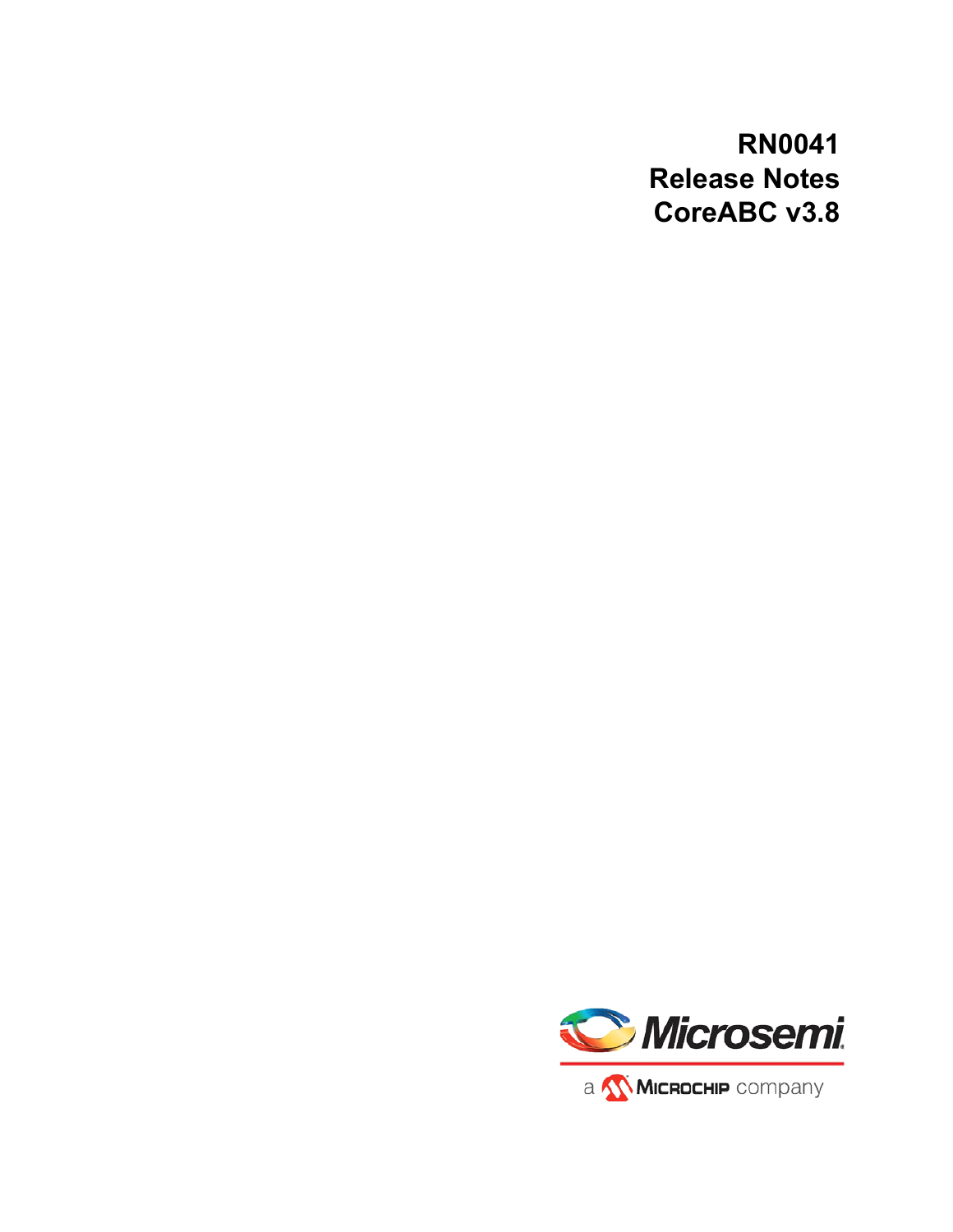

a **WIMICROCHIP** company

**Microsemi Headquarters** One Enterprise, Aliso Viejo, CA 92656 USA Within the USA: +1 (800) 713-4113 Outside the USA: +1 (949) 380-6100 Sales: +1 (949) 380-6136 Fax: +1 (949) 215-4996 Email: [sales.support@microsemi.com](mailto:sales.support@microsemi.com) [www.microsemi.com](http://www.microsemi.com)

©2020 Microsemi, a wholly owned subsidiary of Microchip Technology Inc. All rights reserved. Microsemi and the Microsemi logo are registered trademarks of Microsemi Corporation. All other trademarks and service marks are the property of their respective owners.

Microsemi makes no warranty, representation, or guarantee regarding the information contained herein or the suitability of its products and services for any particular purpose, nor does Microsemi assume any liability whatsoever arising out of the application or use of any product or circuit. The products sold hereunder and any other products sold by Microsemi have been subject to limited testing and should not be used in conjunction with mission-critical equipment or applications. Any performance specifications are believed to be reliable but are not verified, and Buyer must conduct and complete all performance and other testing of the products, alone and together with, or installed in, any end-products. Buyer shall not rely on any data and performance specifications or parameters provided by Microsemi. It is the Buyer's responsibility to independently determine suitability of any products and to test and verify the same. The information provided by Microsemi hereunder is provided "as is, where is" and with all faults, and the entire risk associated with such information is entirely with the Buyer. Microsemi does not grant, explicitly or implicitly, to any party any patent rights, licenses, or any other IP rights, whether with regard to such information itself or anything described by such information. Information provided in this document is proprietary to Microsemi, and Microsemi reserves the right to make any changes to the information in this document or to any products and services at any time without notice.

#### **About Microsemi**

Microsemi, a wholly owned subsidiary of Microchip Technology Inc. (Nasdaq: MCHP), offers a comprehensive portfolio of semiconductor and system solutions for aerospace & defense, communications, data center and industrial markets. Products include high-performance and radiation-hardened analog mixed-signal integrated circuits, FPGAs, SoCs and ASICs; power management products; timing and synchronization devices and precise time solutions, setting the world's standard for time; voice processing devices; RF solutions; discrete components; enterprise storage and communication solutions, security technologies and scalable anti-tamper products; Ethernet solutions; Power-over-Ethernet ICs and midspans; as well as custom design capabilities and services. Learn more at www.microsemi.com.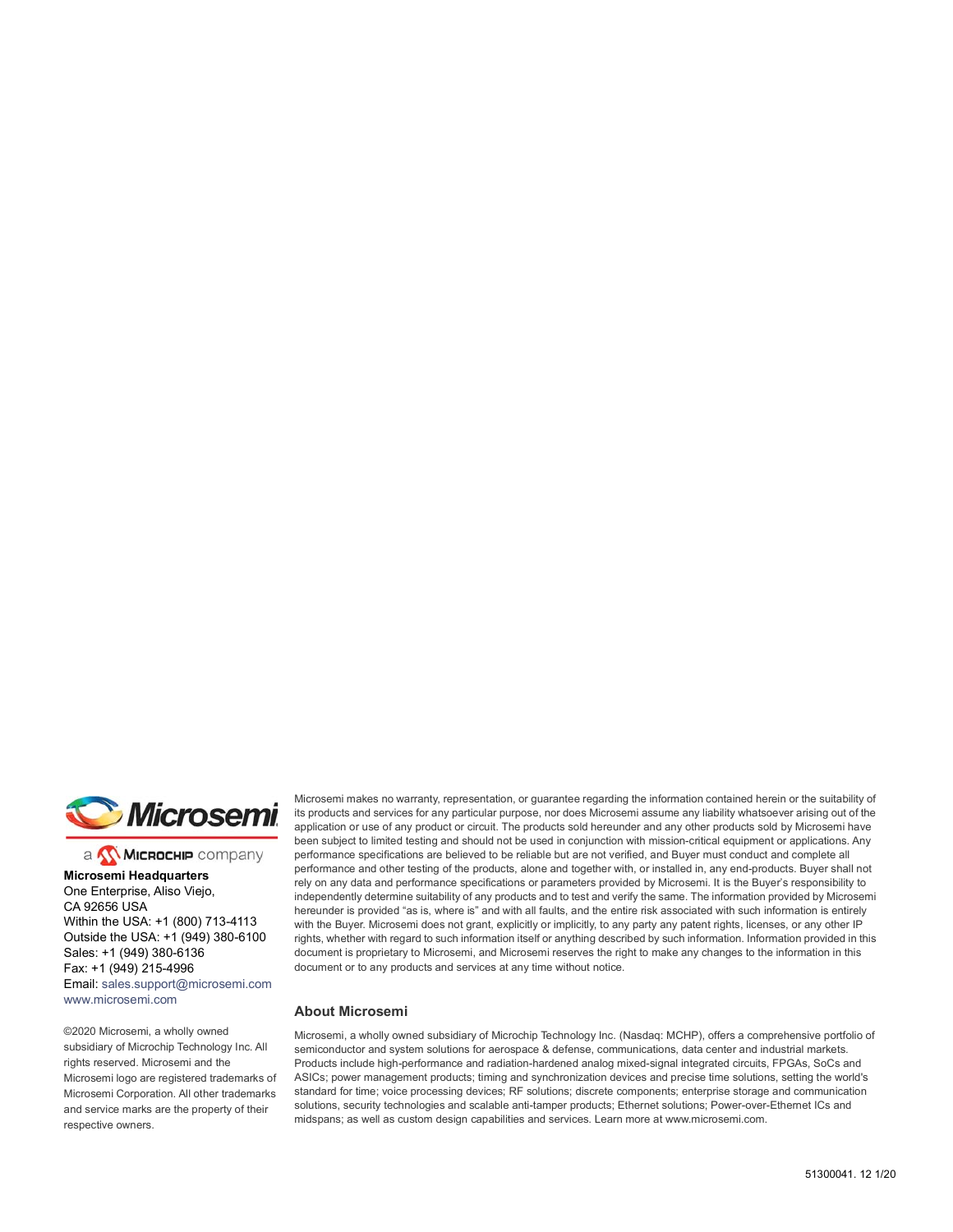

# **Contents**

| $\mathbf 1$    |      |                                                                                                                 |
|----------------|------|-----------------------------------------------------------------------------------------------------------------|
|                | 1.1  |                                                                                                                 |
|                | 1.2  |                                                                                                                 |
|                | 1.3  |                                                                                                                 |
|                | 1.4  |                                                                                                                 |
|                | 1.5  |                                                                                                                 |
|                | 1.6  |                                                                                                                 |
|                | 1.7  |                                                                                                                 |
|                | 1.8  |                                                                                                                 |
|                | 1.9  |                                                                                                                 |
|                | 1.10 |                                                                                                                 |
|                | 1.11 |                                                                                                                 |
|                | 1.12 |                                                                                                                 |
| $\overline{2}$ |      |                                                                                                                 |
|                | 2.1  |                                                                                                                 |
|                | 2.2  |                                                                                                                 |
|                | 2.3  |                                                                                                                 |
|                |      | 2.3.1                                                                                                           |
|                |      | 2.3.2                                                                                                           |
|                | 2.4  | Supported Families with the contract of the contract of the state of the state of the state of the state of the |
|                | 2.5  |                                                                                                                 |
|                |      | 2.5.1                                                                                                           |
|                | 2.6  |                                                                                                                 |
|                | 2.7  |                                                                                                                 |
|                | 2.8  |                                                                                                                 |
|                | 2.9  |                                                                                                                 |
|                | 2.10 |                                                                                                                 |
|                | 2.11 |                                                                                                                 |
|                | 2.12 |                                                                                                                 |
|                | 2.13 |                                                                                                                 |
|                | 2.14 |                                                                                                                 |
|                | 2.15 |                                                                                                                 |
|                | 2.16 |                                                                                                                 |
|                | 2.17 |                                                                                                                 |
|                | 2.18 |                                                                                                                 |
|                | 2.19 |                                                                                                                 |
|                | 2.20 |                                                                                                                 |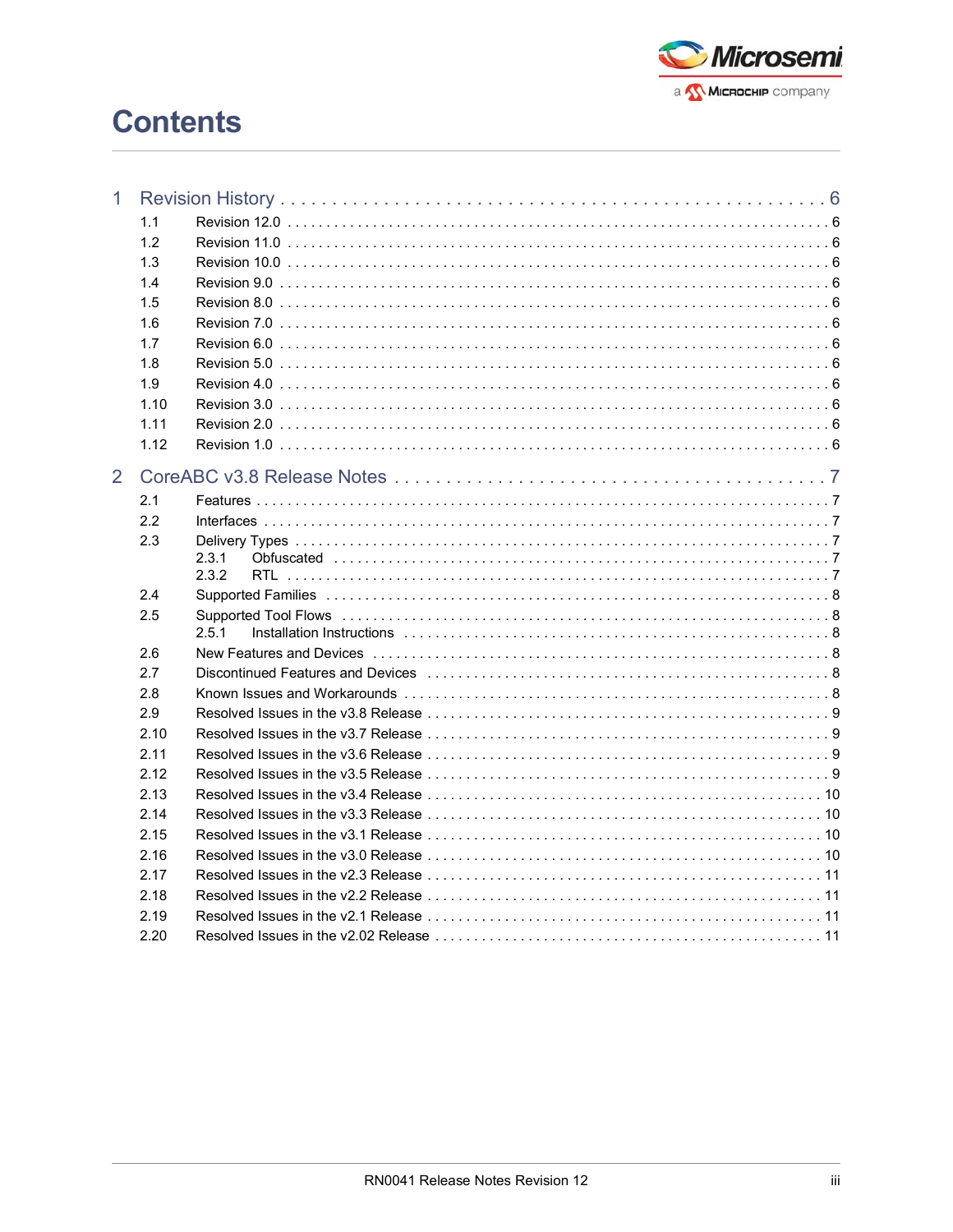

# **Tables**

| Table 1 |                                              |  |
|---------|----------------------------------------------|--|
| Table 2 |                                              |  |
| Table 3 |                                              |  |
| Table 4 |                                              |  |
| Table 5 |                                              |  |
| Table 6 |                                              |  |
| Table 7 |                                              |  |
| Table 8 | <b>Resolved SARs in CoreABC v2.3 Release</b> |  |
| Table 9 |                                              |  |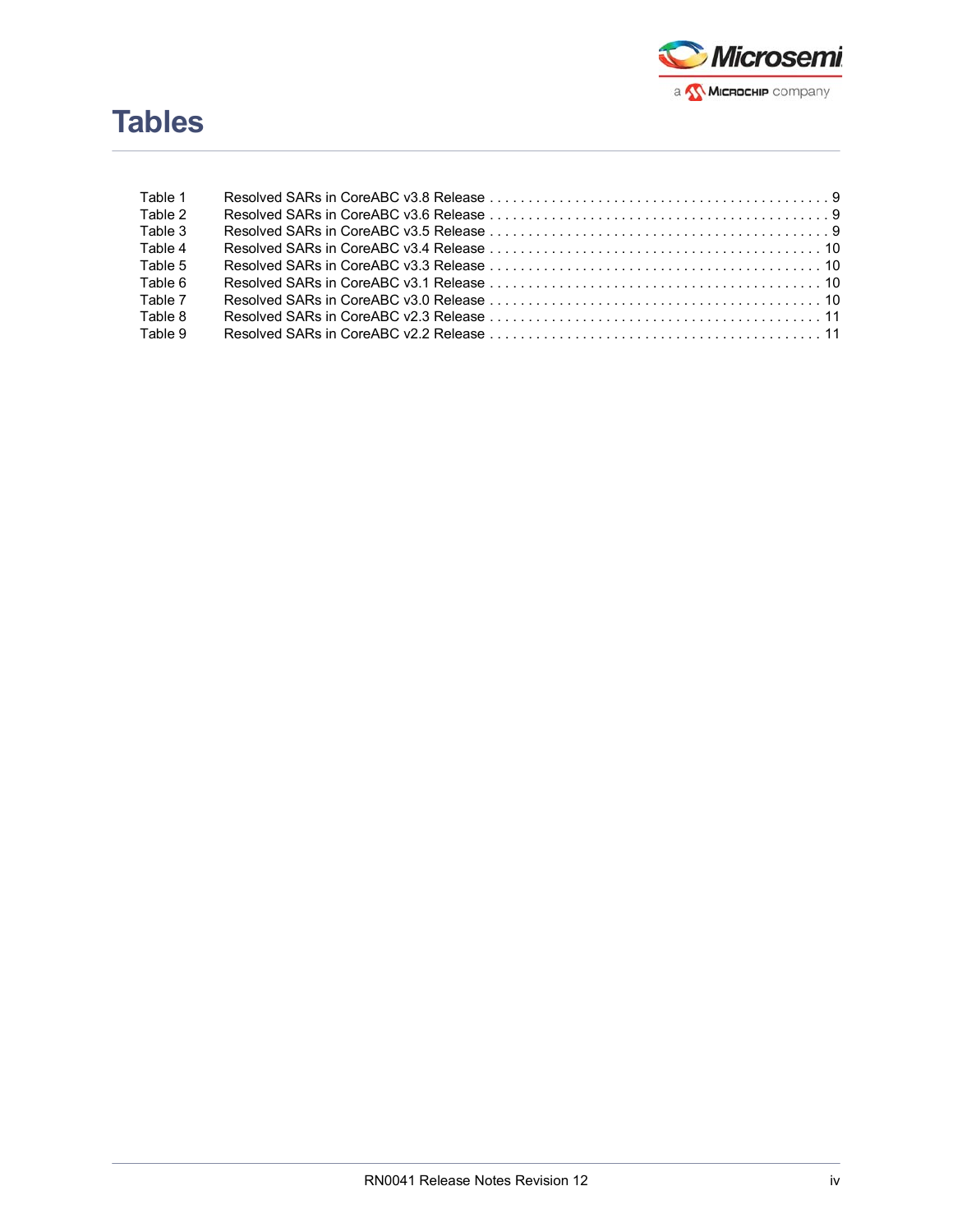

# <span id="page-4-0"></span>**1 Revision History**

The revision history describes the changes that were implemented in the document. The changes are listed by revision, starting with the most current publication.

## <span id="page-4-1"></span>**1.1 Revision 12.0**

Updated changes related to CoreABC v3.8.

# <span id="page-4-2"></span>**1.2 Revision 11.0**

Updated changes related to CoreABC v3.7.

### <span id="page-4-3"></span>**1.3 Revision 10.0**

Updated changes related to CoreABC v3.6.

#### <span id="page-4-4"></span>**1.4 Revision 9.0**

Updated changes related to CoreABC v3.5.

#### <span id="page-4-5"></span>**1.5 Revision 8.0**

Updated changes related to CoreABC v3.4.

#### <span id="page-4-6"></span>**1.6 Revision 7.0**

Updated changes related to CoreABC v3.3.

#### <span id="page-4-7"></span>**1.7 Revision 6.0**

Updated changes related to CoreABC v3.1.

#### <span id="page-4-8"></span>**1.8 Revision 5.0**

Updated changes related to CoreABC v3.0.

### <span id="page-4-9"></span>**1.9 Revision 4.0**

Updated changes related to CoreABC v2.3.

#### <span id="page-4-10"></span>**1.10 Revision 3.0**

Updated changes related to CoreABC v2.2.

## <span id="page-4-11"></span>**1.11 Revision 2.0**

Updated changes related to CoreABC v2.1.

### <span id="page-4-12"></span>**1.12 Revision 1.0**

Revision 1.0 was the first publication of this document. Created for CoreABC v2.02.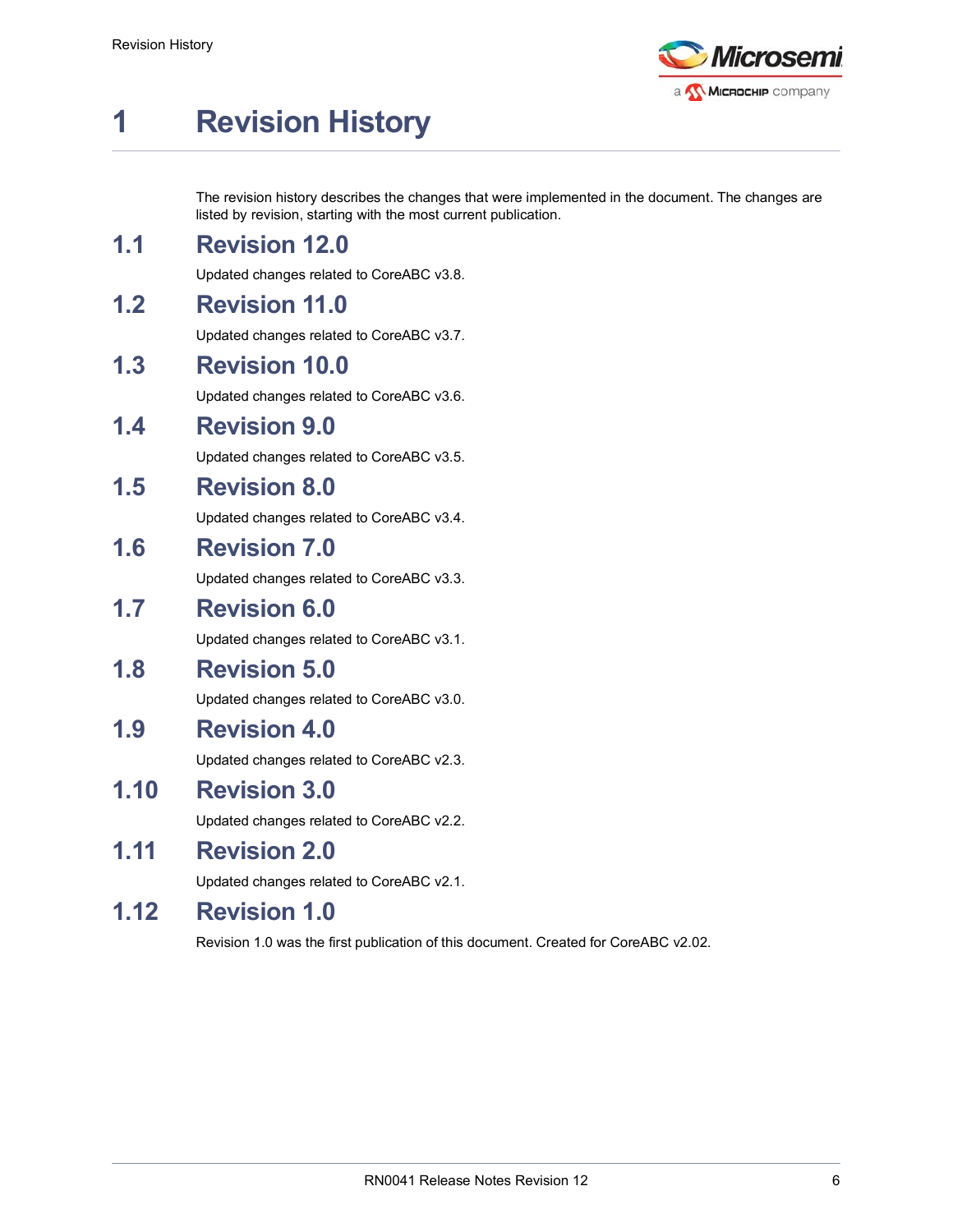

# <span id="page-5-0"></span>**2 CoreABC v3.8 Release Notes**

This document accompanies the release of CoreABC v3.8. It describes the features and enhancements of CoreABC v3.8. This document contains information about the system requirements, supported families, implementations, and known issues and workarounds.

CoreABC (ABC = APB Bus Controller) is a simple, configurable, low gate count, programmable controller for use in advanced microcontroller bus architecture (AMBA®) version 3 advanced peripheral bus (APB) based designs. CoreABC is an AMBA3 APB master which can connect to and manage APB slave peripherals through an AMBA3 APB bus fabric component such as CoreAPB3.

CoreABC supports a comprehensive assembler based configurable instruction set architecture and extensive and flexible configuration of size and feature options, allowing it to be tuned to meet the resource constraints and processing power requirements of a wide variety of applications.

#### <span id="page-5-1"></span>**2.1 Features**

- Extensive configurability, allowing very low cost and resource efficient implementations.
- Programmable APB bus controller.
- Hard, soft (RAM), or NVM instruction storage on Fusion devices; hard instruction storage on SmartFusion2, IGLOO2, RTG4, PolarFire, and PolarFire SoC devices; hard or soft instruction storage on other device families.
- Automatic detection of CoreAI in CoreABC's APB address space and auto-creation of analog configuration MUX (ACM) data, based on CoreAI configuration.
- APB interface can be configured for 8, 16, or 32-bit data.
- In NVM instruction storage mode, APB data type read and write access to the instruction store memory (through an APB slave interface) is supported.
- Built in general purpose input/output (GPIO) signals.
- Interrupt driven operation using interrupt request and interrupt active signals.

### <span id="page-5-2"></span>**2.2 Interfaces**

CoreABC has an AMBA3 APB master interface that typically connects to CoreAPB3.

In NVM instruction storage mode, an AMBA3 APB slave interface can be used to provide data type access to the instruction store.

In Soft instruction storage mode, an initialization and configuration interface is available for initializing the instruction store that contains RAM blocks.

# <span id="page-5-3"></span>**2.3 Delivery Types**

CoreABC is licensed in two ways, Obfuscated or register transfer level (RTL).

#### <span id="page-5-4"></span>**2.3.1 Obfuscated**

Complete RTL code is provided for the core, allowing the core to be instantiated with SmartDesign. Simulation, synthesis, and layout can be performed within Libero. The RTL code for the core is obfuscated.

#### <span id="page-5-5"></span>**2.3.2 RTL**

Complete RTL source code is provided for the core.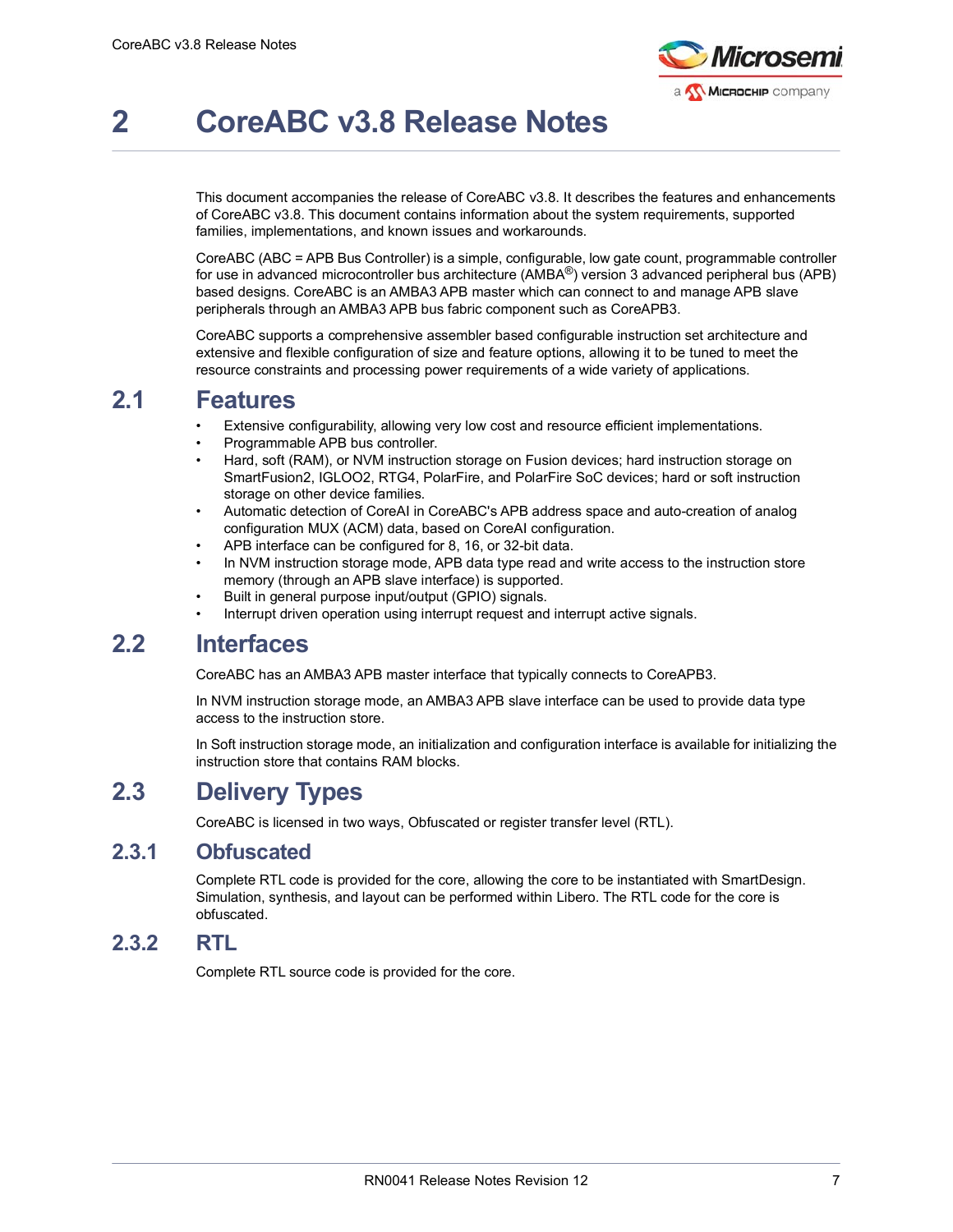

# <span id="page-6-0"></span>**2.4 Supported Families**

- PolarFire SoC
- PolarFire®
- $RTG4^m$
- SmartFusion<sup>®</sup>2
- SmartFusion<sup>®</sup>
- **Fusion**
- IGLOO®2
- IGLOO
- IGLOOe **IGLOO PLUS**
- ProASIC<sup>®</sup>3
- ProASIC3E
- ProASIC3L
- **Axcelerator**
- RTAX-S

# <span id="page-6-1"></span>**2.5 Supported Tool Flows**

Use Libero v8.6 SP1 or later with the CoreABC v3.7 release. Verilog users must use Synopsys Synplify AE v8.2.1 or later.

When using core in RTG4 device family, use SynplifyPro N-2018.03M-SP1-1 or later versions.

#### <span id="page-6-2"></span>**2.5.1 Installation Instructions**

CoreABC is available through the Libero SoC IP Catalog. It can be downloaded from a remote webbased repository and installed into your local vault, ready for use. Once installed in Libero SoC, the core can be instantiated, configured, connected, and generated using the SmartDesign tool.

### <span id="page-6-3"></span>**2.6 New Features and Devices**

Added support for PolarFire devices. Currently, only hard mode instruction storage is supported for PolarFire devices.

# <span id="page-6-4"></span>**2.7 Discontinued Features and Devices**

No features have been discontinued in the CoreABC v3.8 release.

# <span id="page-6-5"></span>**2.8 Known Issues and Workarounds**

There are no known issues for CoreABC v3.8.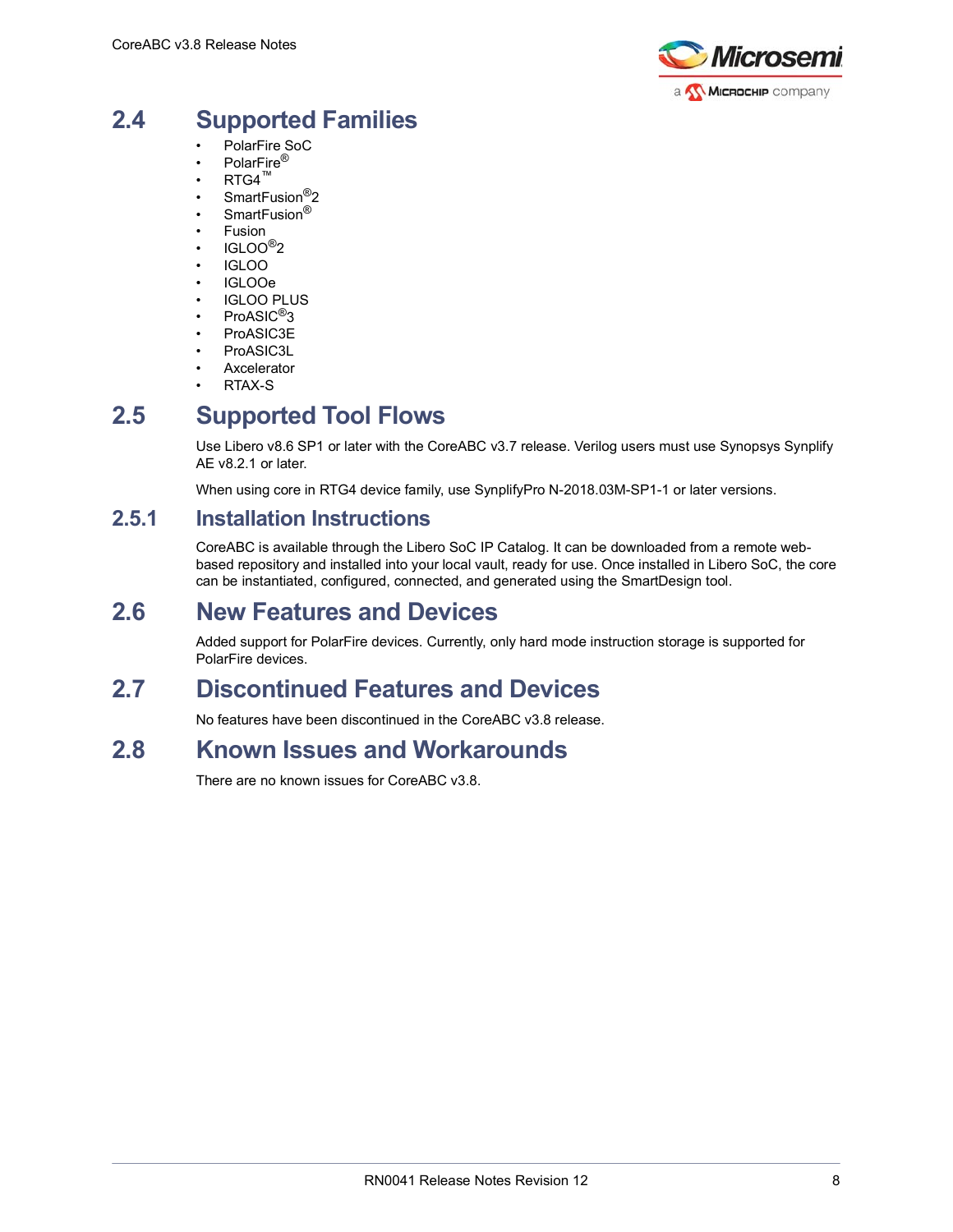

# <span id="page-7-0"></span>**2.9 Resolved Issues in the v3.8 Release**

#### <span id="page-7-4"></span>*Table 1 •* **Resolved SARs in CoreABC v3.8 Release**

| <b>SAR</b> | <b>Description</b>                                                                               |
|------------|--------------------------------------------------------------------------------------------------|
| 103698     | Added ECC support for RAM blocks in RTG4, PolarFire, and PolarFireSoC<br>device families.        |
| 102909     | Fixed: Simulation fails when Z register is disabled.                                             |
| 110036     | Fixed: Error when RETISR instruction is used and number of I/O flags is less<br>than $32.$       |
| 78097      | Fixed: Check HDL error - cannot call side-effect procedure sprintf from within<br>pure function. |
| 110718     | Added synthesis pragma on/off on unsupported VHDL/Verilog constructs.                            |
| 107848     | Added support to automatically generate derived constraints.                                     |
| 105373     | Resolved: CoreABC HB descriptions truncated.                                                     |
| 103717     | Added information in the core Release Note on the Simplify Pro version to be                     |
| 108018     | used when CoreABC is used in RTG4 device family.                                                 |
| 110711     |                                                                                                  |

## <span id="page-7-1"></span>**2.10 Resolved Issues in the v3.7 Release**

No issues resolved in v3.7, support for PolarFire devices added.

# <span id="page-7-2"></span>**2.11 Resolved Issues in the v3.6 Release**

#### <span id="page-7-5"></span>*Table 2 •* **Resolved SARs in CoreABC v3.6 Release**

| <b>SAR</b> | <b>Description</b>                                         |
|------------|------------------------------------------------------------|
| 11658      | INITDATVAL port wrongly listed as INITDATAVAL in handbook. |

# <span id="page-7-3"></span>**2.12 Resolved Issues in the v3.5 Release**

#### <span id="page-7-6"></span>*Table 3 •* **Resolved SARs in CoreABC v3.5 Release**

| <b>SAR</b> | <b>Description</b>                                                         |
|------------|----------------------------------------------------------------------------|
| 11513      | (Enhancement) Support AND, >>, <=, 0b0000 on immediate values.             |
| 17862      | (Enhancement) Generate .h mem file suitable for #including in C init code. |
| 22240      | (Enhancement) Double-clicking a token in Program Editor should select it.  |
| 30970      | (Enhancement) Hazard flag for PUSH used without CALL/RETURN.               |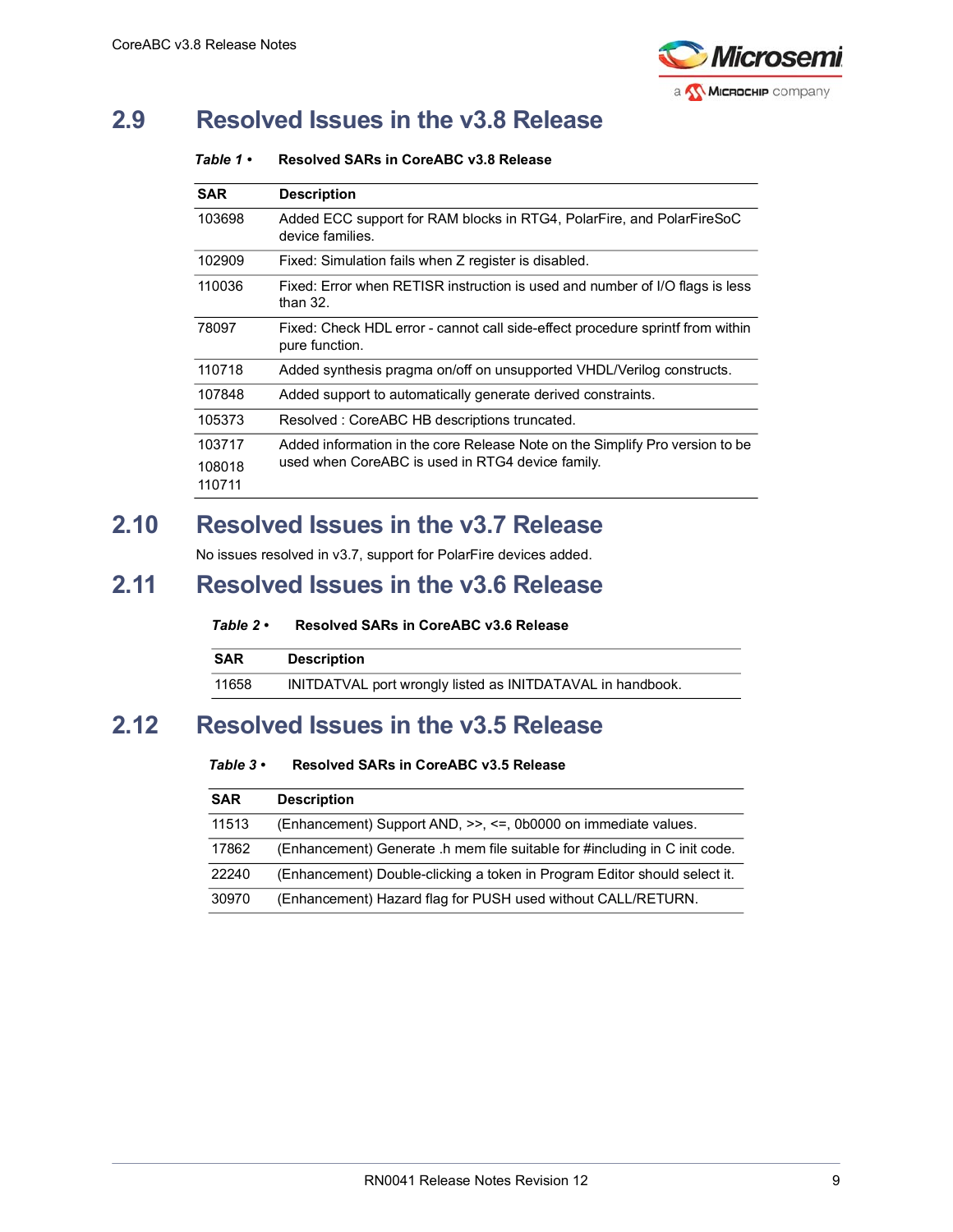

# <span id="page-8-0"></span>**2.13 Resolved Issues in the v3.4 Release**

<span id="page-8-4"></span>

| Table 4 $\cdot$<br>Resolved SARs in CoreABC v3.4 Release |  |  |
|----------------------------------------------------------|--|--|
|----------------------------------------------------------|--|--|

| <b>SAR</b>     | <b>Description</b>                                             |
|----------------|----------------------------------------------------------------|
| 36938<br>36941 | "min" and "max" should not be used for function names in VHDL. |
| 38219          |                                                                |
| 39931          | Unmatched "synthesis translate off" in textio. vhd file.       |

# <span id="page-8-1"></span>**2.14 Resolved Issues in the v3.3 Release**

<span id="page-8-5"></span>*Table 5 •* **Resolved SARs in CoreABC v3.3 Release**

| <b>SAR</b> | <b>Description</b>                                                                      |
|------------|-----------------------------------------------------------------------------------------|
| 22474      | Configurator analysis view does not always report the correct program<br>counter value. |
| 29113      | Errors with multiple instances of CoreABC in a VHDL design flow.                        |
| 29600      | Added explicit support for SmartFusion device family.                                   |

# <span id="page-8-2"></span>**2.15 Resolved Issues in the v3.1 Release**

<span id="page-8-6"></span>

| Table 6 • | Resolved SARs in CoreABC v3.1 Release |  |
|-----------|---------------------------------------|--|
|           |                                       |  |

| <b>SAR</b> | <b>Description</b>                                             |
|------------|----------------------------------------------------------------|
| 25193      | Compilation of NVM mode CoreABC design fails for AFS090 device |

# <span id="page-8-3"></span>**2.16 Resolved Issues in the v3.0 Release**

#### <span id="page-8-7"></span>*Table 7 •* **Resolved SARs in CoreABC v3.0 Release**

| <b>SAR</b>     | <b>Description</b>                                                                                                        |
|----------------|---------------------------------------------------------------------------------------------------------------------------|
| 21840<br>11788 | Some instruction sequences result in erroneous behavior due to a multiplexer<br>select bit not being properly controlled. |
| 11789          | Memory files not generated correctly in Soft mode.                                                                        |
| 11574          | ACM lookup table data incorrect/incomplete for certain CoreAI configurations.                                             |
| 11597          | Incorrect library mappings in the debugblk. vhd file causes problems in the<br>obfuscated VHDI flow.                      |
| 12014          | Initialization and configuration (InitCfg) interface not grouped as bus interface.                                        |
| 23069          | Instruction skipped when returning from active low interrupt.                                                             |
| 23356          | Failing conditional checks based on general purpose inputs 10, 18, and 27.                                                |